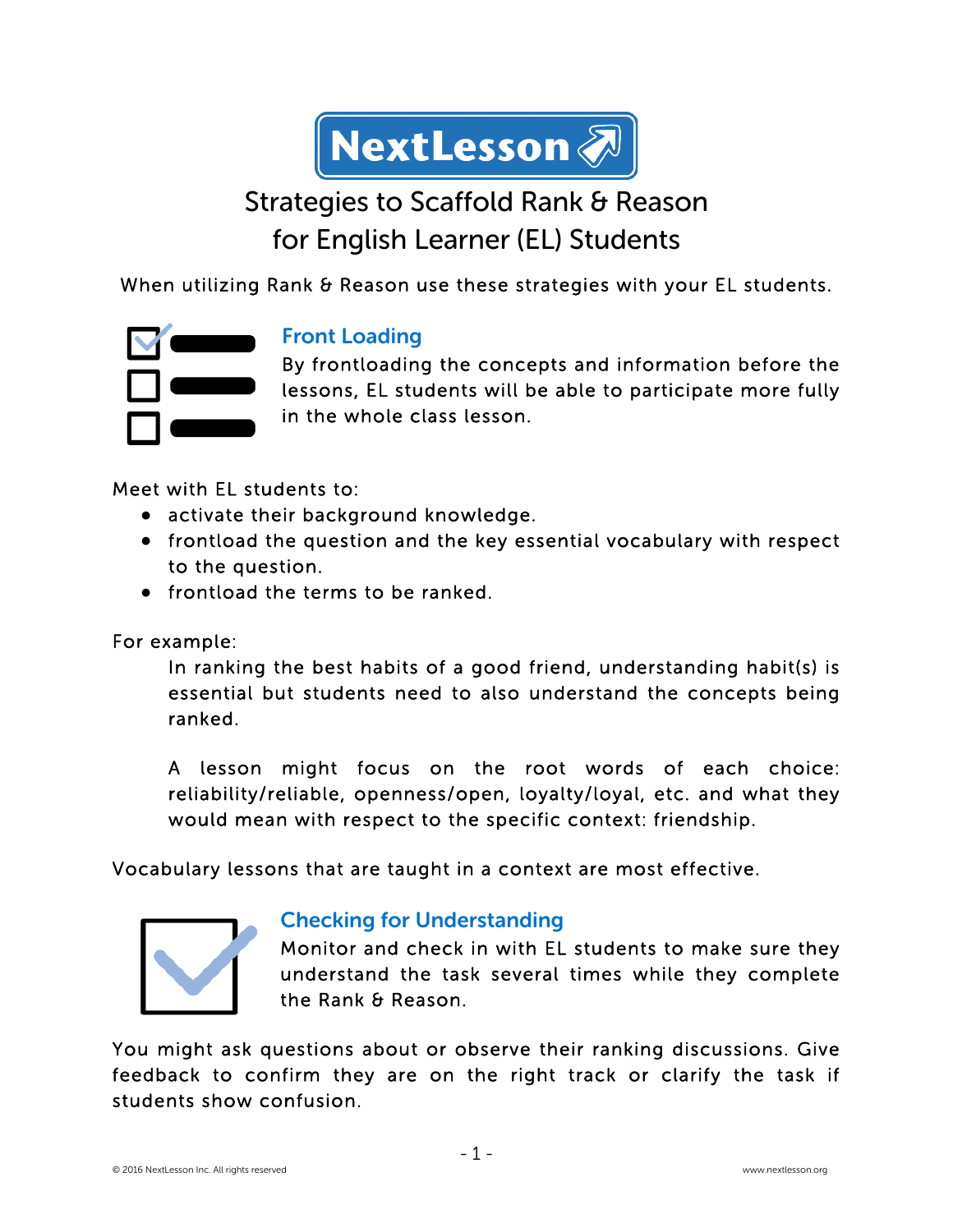

#### Think-Pair-Share (TPS)

Strategically match students to discuss information important to the ranking before discussing as a whole class. To start TPS, be sure to give students 30 to 60 seconds to mentally formulate their response.

Keep in mind, these children are translating in their head. This takes thinking time and if the time is not provided, EL students give up and become passive participants.

#### Pair Up Square Up



After TPS, partners work together on their rankings and reasons, they find another TPS pair to make a "square" or "square up". Together they share their ideas and synthesize or create a consensus from the two pairs.

This strategy gives EL students the opportunity to share again in a small, less intimidating environment thus giving them another chance to rehearse their response, and build confidence before sharing with the class as a whole.

#### Alternate Ranking

We suggest Alternate Ranking to create pairs for TPS. Make a list of your students, with the most advanced student at the top and the lowest student at the bottom. Put the second top student on the second line and put second from the bottom student above the lowest student. Continue this procedure "alternating" between the top of the list and bottom of the list until the class is ranked.

Then cut the list in half. Match the second half with the top half so the student who is at the top of the second half is matched with the top student of the class.

You might further refine pairs by avoiding pairing shy students with talkers or taking discipline issues into account. The object is to match students so they will all interact with the ranking question and choices to be able to come to a consensus on their rankings.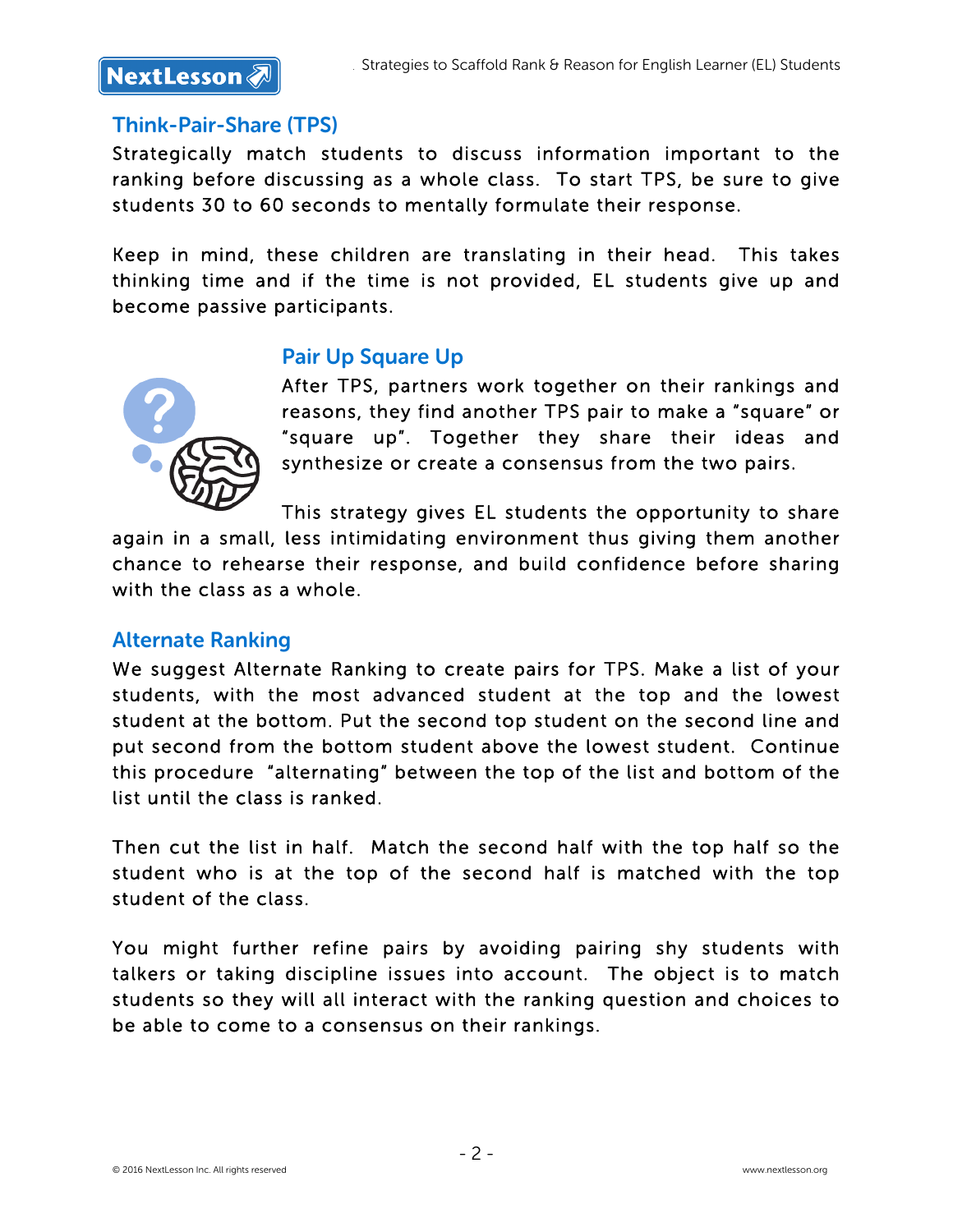### **NextLesson**

#### Model, Model, Model

EL students need explicit examples to clarify the task and the language expected to be used in the Rank & Reason.

We suggest teachers model Rank & Reasons the first few times, depending on the age of the students.

Fishbowl conversations (two students or a teacher and student demonstrate the discussion for Rank & Reason while the class observes) are an excellent way to model so that students understand expectations.

#### Sentence Stems

(For EL Students at the Early Intermediate or Expanding Level or Higher)



Sentence stems help EL students to articulate their ideas using academic language.

Note: We would expect EL students at the Beginning or Emerging level of English Language development, at any grade level, to respond with one or two words or simple sentences.

We suggest making anchor charts or a graphic organizer with sentence stems to display in the classroom so students have easy access to the sentence prompts during discussions.

It is essential that the teacher models how the responses would be used, perhaps using Fishbowl conversations.

A word of caution: it is important teachers do not over emphasize the students' use of the sentence stems. Students should not be bogged down with the sentence stems during their discussions inhibiting students' ability to complete the task.